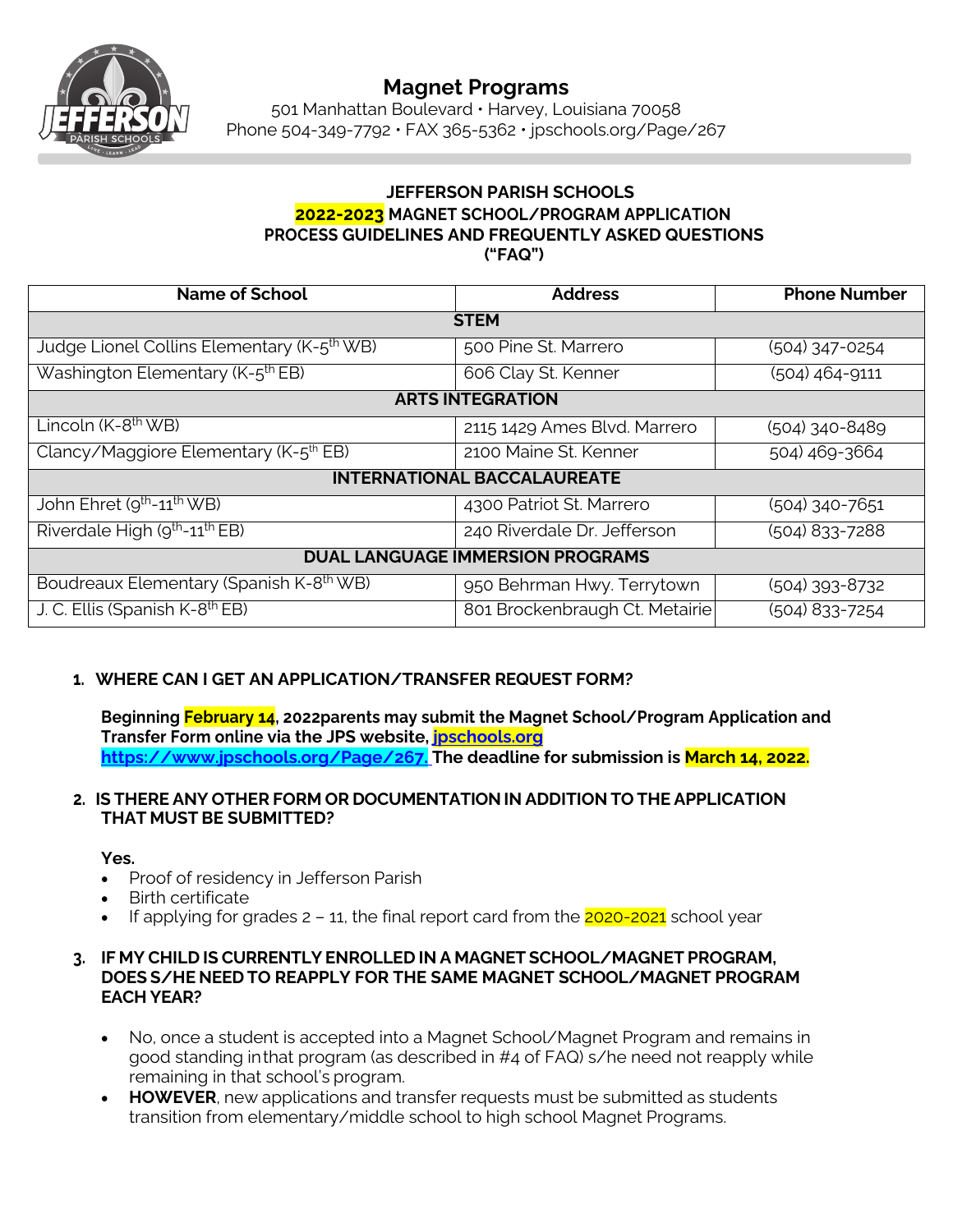

# **Magnet Programs**

501 Manhattan Boulevard • Harvey, Louisiana 70058 Phone 504-349-7792 • FAX 365-5362 • jpschools.org/Page/267

### **4. ARE THERE ANY ADMISSIONS REQUIREMENTS FOR APPLICANTS?**

- **To be eligible for a Magnet Transfer into an IB Program (grades9-11):**
	- a. Student must be a current resident of Jefferson Parish. Proof of residency and birth certificate mustbe submitted online with the application/transfer request form.
	- b. Students must have a minimum cumulative GPA of 2.0 in core subjects (language arts, math,science, social studies) as evidenced by the final report card submitted from the year prior to application.
- **To remain in an IB program for the following year (grades 9-11), a student must:**
	- a. Maintain a final unweighted 2.0 GPA in all coursework attempted except PE and health.
	- **b. Astudent must enroll in and successfully complete atleasttwo honors,AP, orIBcourses per semester.**
- **To be eligible for a Magnet Transfer to the Spanish Immersion program for grades K-8:**
	- a. Student must be a current resident of Jefferson Parish. Proof of residency and birth certificate must be submitted online with the application/transfer request form.
	- b. Parent(s) of students entering grades 2-8 must show documentation that their child has previously been enrolled in a Spanish Immersion program OR the student must demonstrate a minimum of 85% proficiency on a grade level target language proficiency test.
	- c. Students entering grades 2-8 must have at least a 2.0 GPA in core subjects (language arts, math,science, social studies) as evidenced by the final report card submitted from the year prior to application.

#### • **To be eligible for a Magnet Transfer to Collins STEM or Washington STEM program for grades K-5:**

- a. Student must be a current resident of Jefferson Parish. Proof of residency and birth certificate must be submitted online with the application/transfer request form.
- b. Students entering grades 2-5 must have at least a 2.0 GPA in core subjects (language arts, math, science, social studies) as evidenced by the final report card submitted from the year prior to application.

#### • **To be eligible for a Magnet Transfer to the Arts Integration Program for grades K-8:**

- a. Student must be a current resident of Jefferson Parish. Proof of residency and birth certificate must be submitted online with the application/transfer request form.
- b. Students entering grades 2-8 must have at least a 2.0 GPA in core subjects (language arts, math,science, social studies) as evidenced by the final report card submitted from the year prior to application.